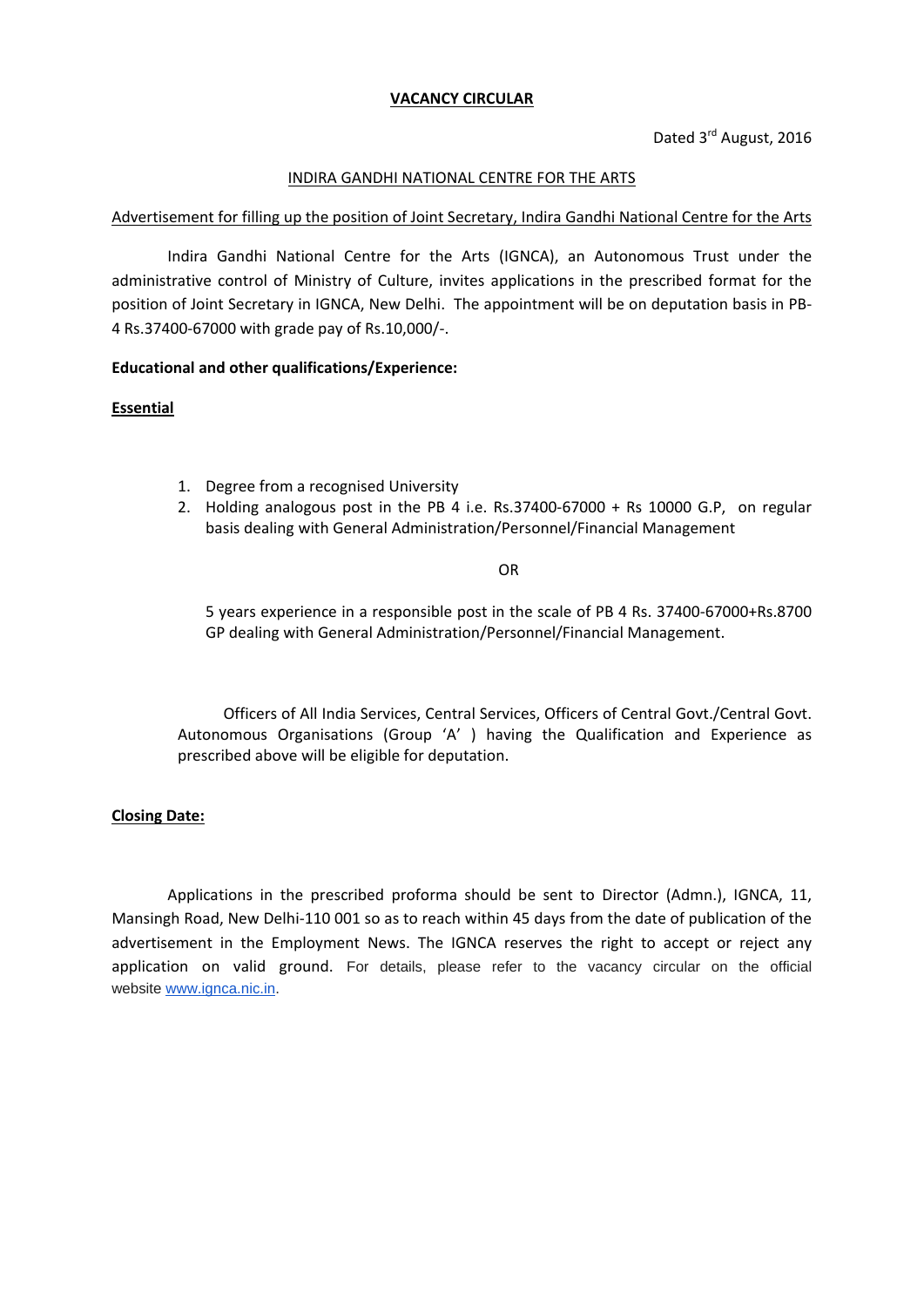# **INDIRA GANDHI NATIONAL CENTRE FOR THE ARTS**

# **Application form for the post of Joint Secretary**

| Recent        |  |
|---------------|--|
| Passport size |  |
| Photograph    |  |

| 1. Name & Address (in block letters) |  |
|--------------------------------------|--|
| 2. Father's Name                     |  |
| 3. Nationality                       |  |
| 4. Date of Birth (in Christian era)  |  |
| 5. Address for correspondence with   |  |
| Ph Nos. Office/Res./Mobile/email ID  |  |
|                                      |  |
|                                      |  |

7. Date of retirement under Central/State : Government Rules\* (\*for candidates working under Govt. Sector)

6. Address (Permanent) :

8. Educational Qualifications (beginning with Matriculation, onwards) :

| Qualification | Year of passing | University/<br>Institution | % of marks | Class/Division |
|---------------|-----------------|----------------------------|------------|----------------|
|               |                 |                            |            |                |
|               |                 |                            |            |                |
|               |                 |                            |            |                |
|               |                 |                            |            |                |
|               |                 |                            |            |                |
|               |                 |                            |            |                |

9. Whether educational qualifications/professional qualifications required for the post are satisfied. (If any qualification has been treated as equivalent to the one prescribed in the rules, state the authority for the same):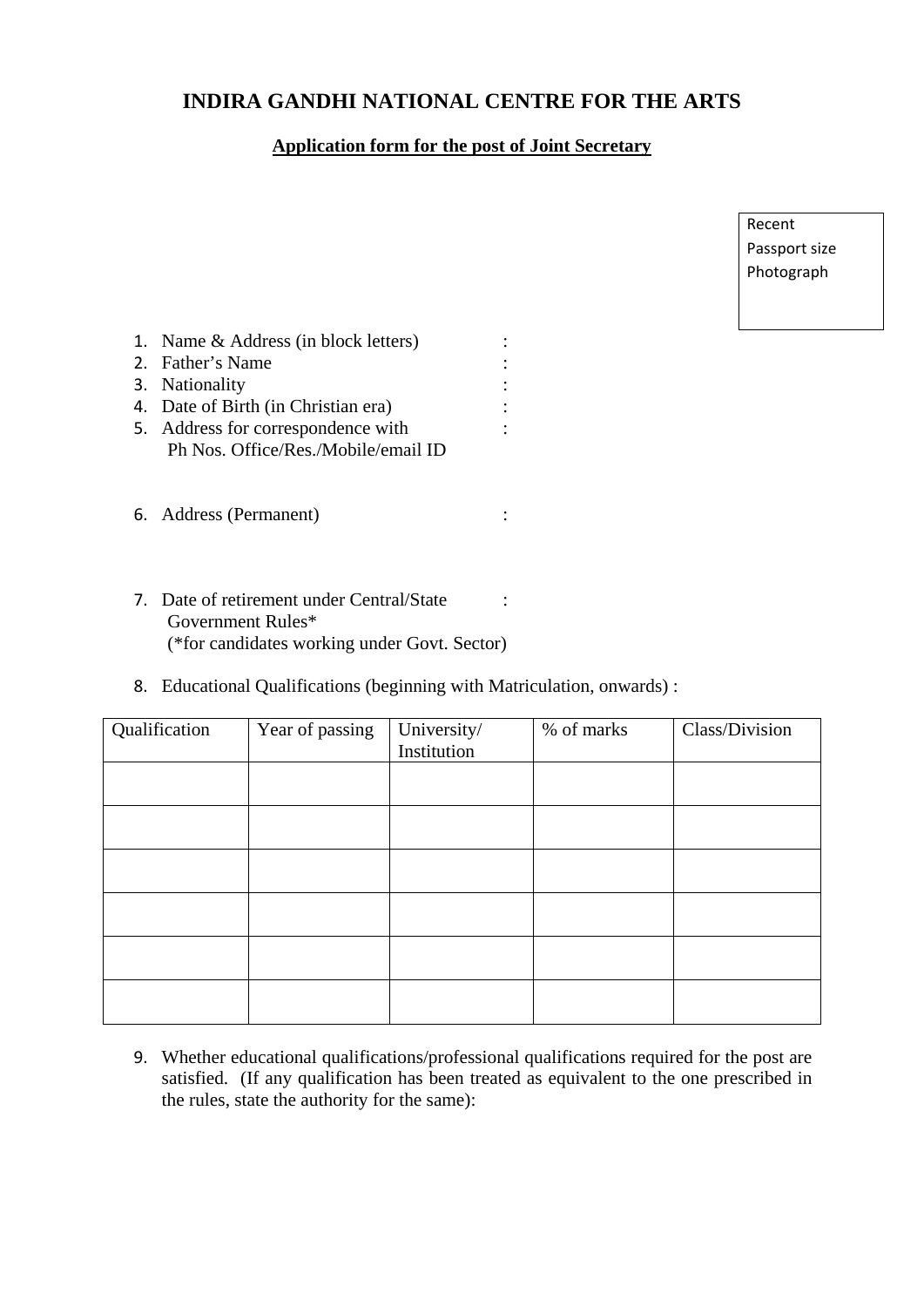- 10. Please state clearly whether in the light of entries made by you above, you meet the requirement of the post :
- 11. Details of Employment, in chronological order, enclose a separate sheet duly authenticated by your signature, if the space below is insufficient

| Office/<br>Institution | Post held | From & To | i)Scale of pay<br>ii) Basic Pay<br>iii)Grade pay<br>iv)Present/past<br>pay scale in the<br>Grade pay | Nature of duties<br>In detail (attach<br>Separate sheets,<br>If required) |
|------------------------|-----------|-----------|------------------------------------------------------------------------------------------------------|---------------------------------------------------------------------------|
|                        |           |           |                                                                                                      |                                                                           |
|                        |           |           |                                                                                                      |                                                                           |
|                        |           |           |                                                                                                      |                                                                           |
|                        |           |           |                                                                                                      |                                                                           |
|                        |           |           |                                                                                                      |                                                                           |

- 12. In case the present employment is held on deputation/contract basis please state:
	- (a) The date of initial appointment
	- (b) Period of appointment on contract basis
	- (c) The pay scale presently held
	- (d) The current pay scale in your parent organization (if you had been there):
	- (e) Name of the parent office/organization to which you belong (Note: enclose a separate sheet, if space is insufficient)
- 13. Additional Information, if any, which you would like to mention in support of your suitability for the post. This among other things may provide information with regard to
	- (i) Additional academic qualification
	- (ii) Profession training
	- (iii) Work experience over and above prescribed in the vacancy circular/advertisement

(Note: enclose a separate sheet, if space is insufficient)

- 14. Remarks: The candidates may indicate information with regard to
	- (i) Reports and special projects
	- (ii) Awards/scholarships/official appreciation
	- (iii) Affiliation with the professional bodies/institutions/societies and
	- (iv) Any other information (Note: enclose a separate sheet, if space is insufficient)